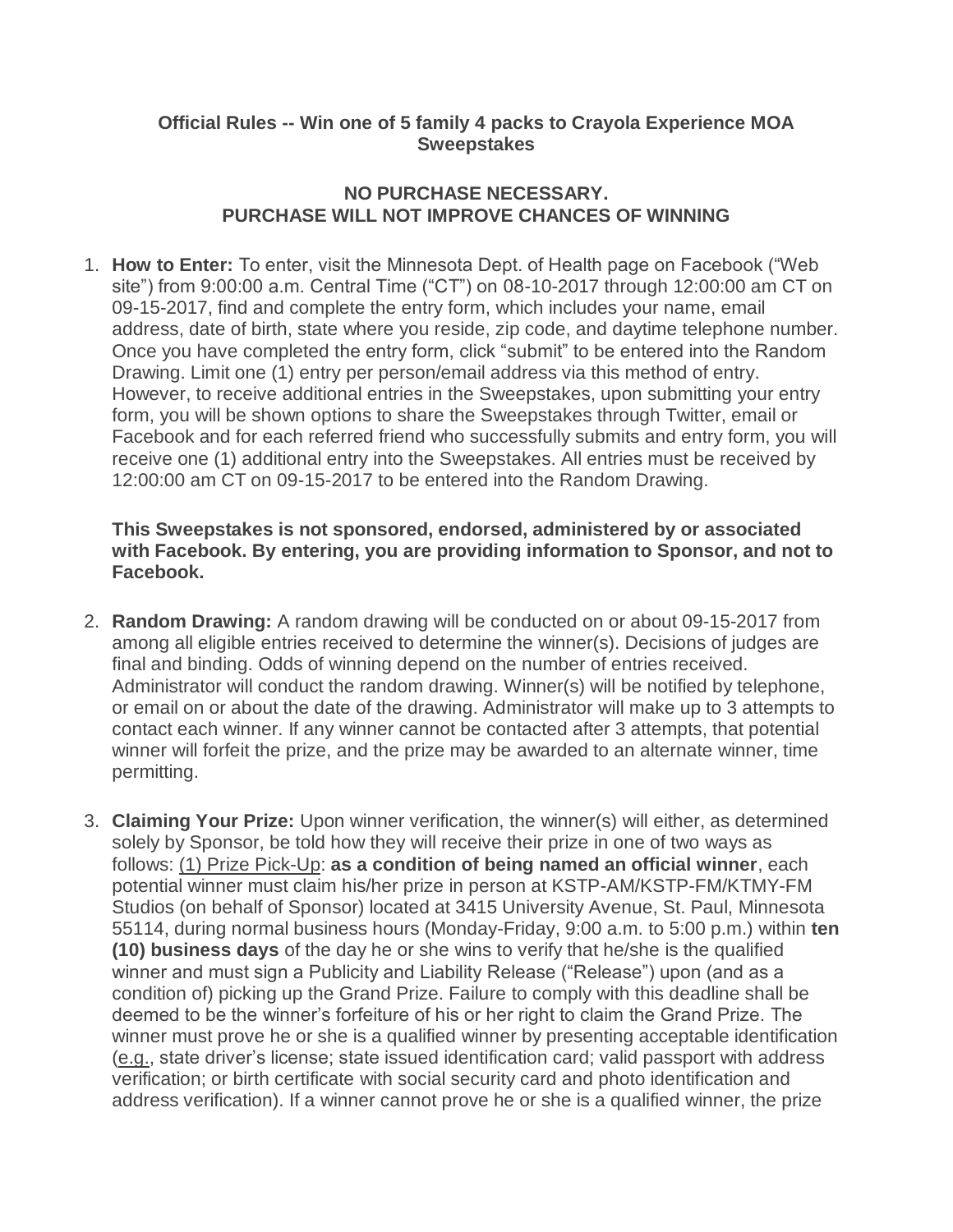will not be awarded. OR (2) Prize Mailed: Administrator, on behalf of Sponsor, will mail out the prize to the winner. Neither Administrator nor Sponsor are responsible for lost, late, mutilated, damaged or delayed mailing of any prizes. All unclaimed or returned prizes remain the property of Sponsor. Winner may be required to sign and complete a W2 prior to receiving their prize and a 1099 form will be submitted by Sponsor (or Administrator, on behalf of the Sponsor) to all appropriate taxing authorities.

- 4. **Prize(s) & Approximate Retail Value(s) ("ARV"): 5 Grand Prize(s)** Five winners will receive a 4 pack to Crayola Experience MOA \$100 value ARV: \$100 each. Prizes consist of only those items specifically listed as part of the prize. Winner is solely responsible for all local, state and federal taxes on prize. No substitution or transfer or prize allowed, except that Sponsor may substitute a prize, or any portion thereof, for one of equal or greater value for any or no reason.
- 5. **Eligibility:** Open and offered only to legal residents of the Minnesota who are 18 years of age or older. Employees and directors of Minnesota Dept. of Health (collectively, "Sponsor"), KSTP-AM/KSTP-FM/KTMY-FM ("Administrator"), Hubbard Radio, LLC, (collectively, "Released Parties") and their respective parents, subsidiaries and affiliated companies, advertising, promotion or production agencies, and their immediate family members or individuals residing in their same household, are not eligible to participate or enter. Void where prohibited.
- 6. **Entry Conditions and Release:** By entering, each entrant agrees to: (a) comply with and be bound by these Official Rules and the decisions of the Sponsor which are binding and final in all matters relating to this Sweepstakes; (b) release and hold harmless the Released Parties from and against any and all claims, expenses, and liability, including but not limited to negligence and damages of any kind to persons and property, including but not limited to invasion of privacy (under appropriation, intrusion, public disclosure of private facts, false light in the public eye or other legal theory), defamation, slander, libel, violation of right of publicity, infringement of trademark, copyright or other intellectual property rights, property damage, or death or personal injury arising out of or relating to a participant's entry, creation of an entry or submission of an entry, participation in the Sweepstakes, acceptance or use or misuse of prize and/or the broadcast, exploitation or use of entry; and (c) indemnify, defend and hold harmless the Released Parties from and against any and all claims, expenses, and liabilities (including reasonable attorney's fees) arising out of or relating to an entrant's participation in the Sweepstakes and/or entrant's acceptance, use or misuse of Prize.
- 7. **Privacy Policies and Data Collections:** Information provided by you for this Sweepstakes on the entry form, including a Receipt, is subject to Administrator's Privacy Policy: [http://corporate.hubbardradio.com/privacy-policy/.](http://corporate.hubbardradio.com/privacy-policy/) By entering this Sweepstakes, each entrant agrees that the Sponsor and/or Administrator has the right to contact the entrant by phone, direct message, or email accounts provided on the Entry Form to administer and fulfill this Sweepstakes.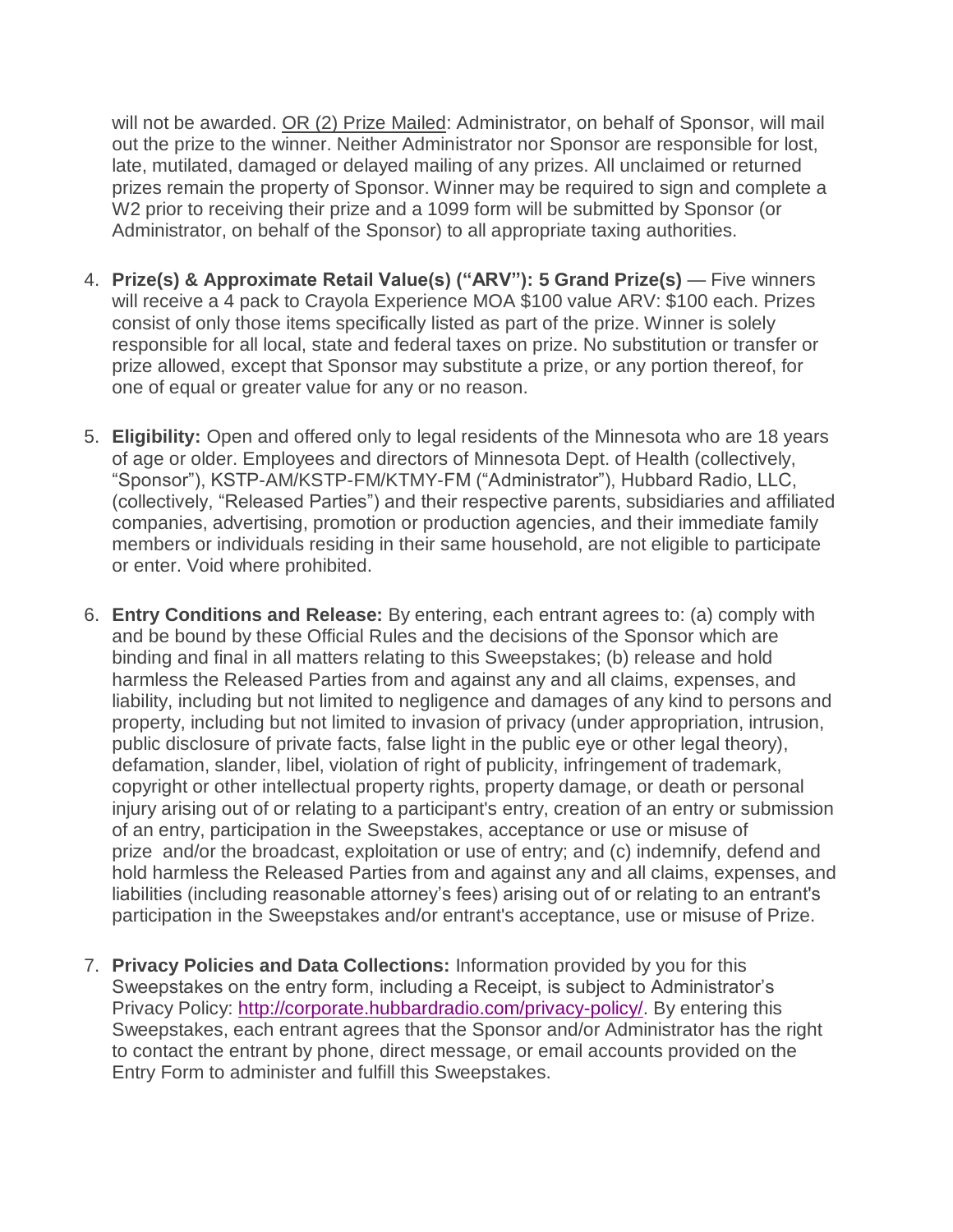- 8. **General Conditions:** Sponsor reserves the right to cancel, suspend and/or modify the Sweepstakes, or any part of it, for any reason whatsoever, including, without limitation, fire, flood, natural or man-made epidemic of health of other means, earthquake, explosion, labor dispute or strike, act of God or public enemy, satellite or equipment failure, riot or civil disturbance, terrorist threat or activity, war (declared or undeclared) or any federal state or local government law, order, or regulation, public health crisis, order of any court or jurisdiction or if any fraud, technical failures or any other factor beyond Sponsor's reasonable control impairs the integrity or proper functioning of the Sweepstakes, as determined by Sponsor in its sole discretion. If the Sweepstakes is terminated before the designated end date, Sponsor will (if possible) select the Grand Prize Winners in a random drawing from all eligible, non-suspect entries received as of the date of the event giving rise to the termination. Inclusion in such drawing shall be each entrant's sole and exclusive remedy under such circumstances. Sponsor reserves the right in its sole discretion to disqualify any individual it finds to be tampering with the entry process or the operation of the Sweepstakes or to be acting in violation of these Official Rules or any other promotion or in an unsportsmanlike or disruptive manner. Any attempt by any person to deliberately undermine the legitimate operation of the Sweepstakes may be a violation of criminal and civil law, and, should such an attempt be made, Sponsor reserves the right to seek damages from any such person to the fullest extent permitted by law. Only the type and quantity of prizes described in these Official Rules will be awarded. The invalidity or unenforceability of any provision of these rules shall not affect the validity or enforceability of any other provision. In the event that any provision is determined to be invalid or otherwise unenforceable or illegal, these rules shall otherwise remain in effect and shall be construed in accordance with their terms as if the invalid or illegal provision were not contained herein. Sponsor's failure to enforce any term of these Official Rules shall not constitute a waiver of that provision.
- 9. **Limitations of Liability:** The Released Parties as set forth above are not responsible for: (1) any incorrect or inaccurate information, whether caused by entrants, printing errors or by any of the equipment or programming associated with or utilized in the Sweepstakes; (2) technical failures of any kind, including, but not limited to malfunctions, interruptions, or disconnections in phone lines or network hardware or software; (3) unauthorized human intervention in any part of the entry process or the Sweepstakes; (4) technical or human error which may occur in the administration of the Sweepstakes or the processing of entries; or (5) any injury or damage to persons or property which may be caused, directly or indirectly, in whole or in part, from entrant's participation in the Sweepstakes or receipt or use or misuse of any Prize. If for any reason an Entry is confirmed to have been erroneously deleted, lost, or otherwise destroyed or corrupted, entrant's sole remedy is another Entry in the Sweepstakes, provided that if it is not possible to award another Entry due to discontinuance of the Sweepstakes, or any part of it, for any reason, Sponsor, at its discretion, may elect to hold a random drawing from among all eligible entries received up to the date of discontinuance for any or all of the Prizes offered herein. Entrant further agrees and acknowledges that Sponsor reserves the right to forfeit or award any unclaimed or leftover Grand Prize at its sole discretion.